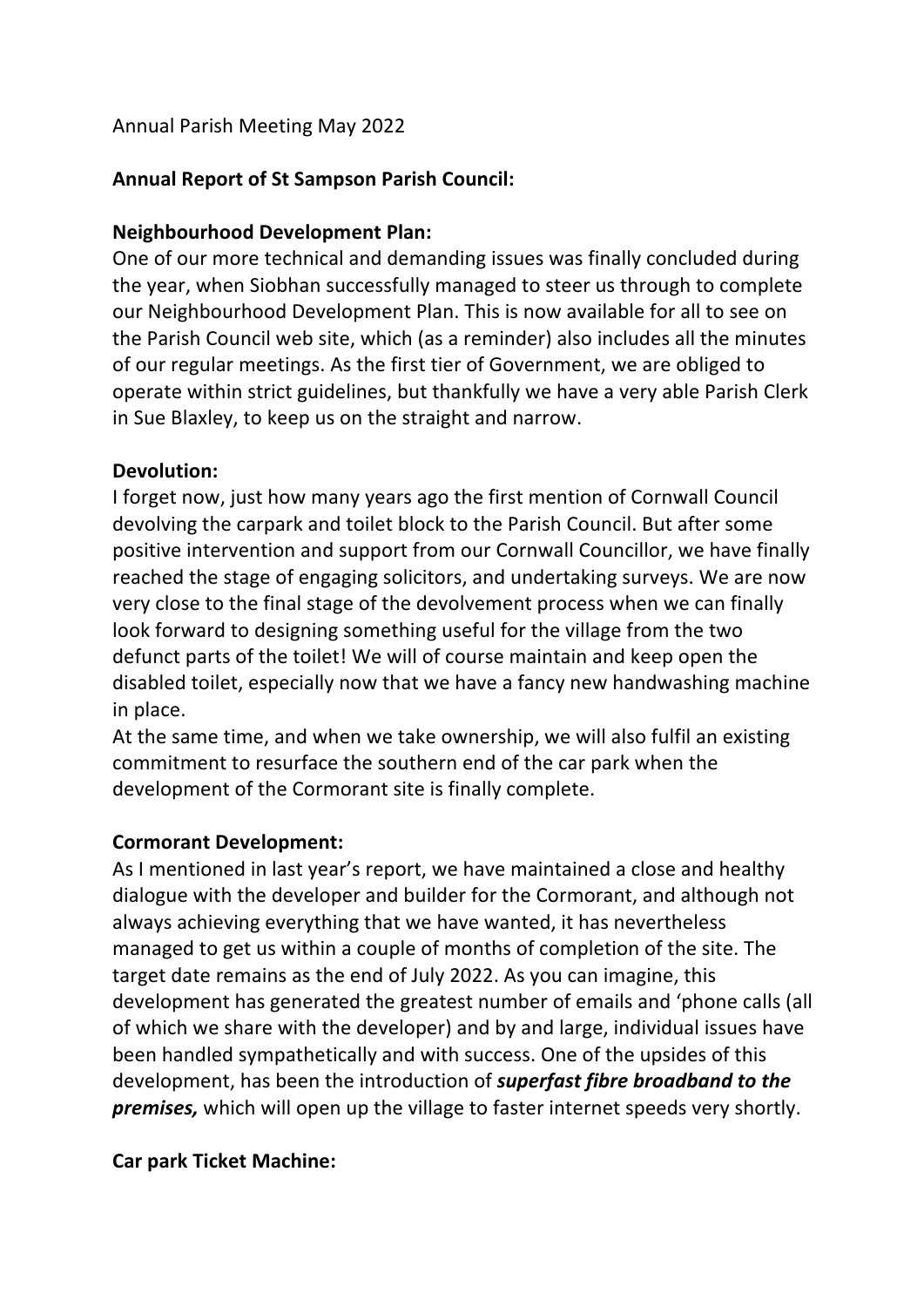This year we will replace the car park ticketing machine and have already concluded our strategy to "go cashless." There are many benefits from going down this route, but we recognised during the Pandemic, that cash was not favoured and many retail outlets preferred to deal in contactless transactions. And we believe that his trend will only continue in the future. However, we also know that to achieve this, we need a good enough 'phone signal near to the machine. But we don't have one! So, we are currently arranging with BT to install a Broadband router in the Boatwatch Hut which will deliver an ethernet connection to the new machine. We are very grateful to David Bonsall as Chair of Golant Boatwatch in finally getting the Post Office to award the building its own post code, which in turn will allow BT to recognise the building, as having an address!!

## **Parking:**

To both create more spaces and to support the income stream from the car park, we took the decision earlier in the year to remove 4 of the Annual Rental spaces. As you can imagine, this was not good news for those Parishioners hoping to obtain or retain a rental space but given that an average space would be expected to generate around £500 per year, we did not feel we could justify the discount on those spaces by such a large amount going forward. The one remaining space was awarded to Paddle Cornwall on the proviso that they continue to "bus" their customers down into the village to alleviate some of the additional strain on parking. At the same time, we also rounded up our pricing structure to compensate for VAT charges on all our parking receipts. Meanwhile, we continue our dialogue with Quay Users about diagonal parking lines on the concrete strip in front of the pub to try and generate more parking opportunities. But realistically, we conclude that we will always have stress on parking at peak times.

# **Playground Project:**

One result of the devolution process has been the need to contain our cash reserves for 'yet' unknown expenditure. Because this has taken an obvious priority, it has sadly pushed back our plans to re-generate the playground. We also discovered to our surprise that good quality playground installations (like those at Lanhydrock and Cardinham which we like) don't come cheap and our initial design was priced at over £55,000 (excluding groundworks and safety flooring.) As a result, and to deliver something within acceptable financial parameters, we have embarked on a mission to secure funding from the Lottery or any other suitable sources, to assist in this important project, so that